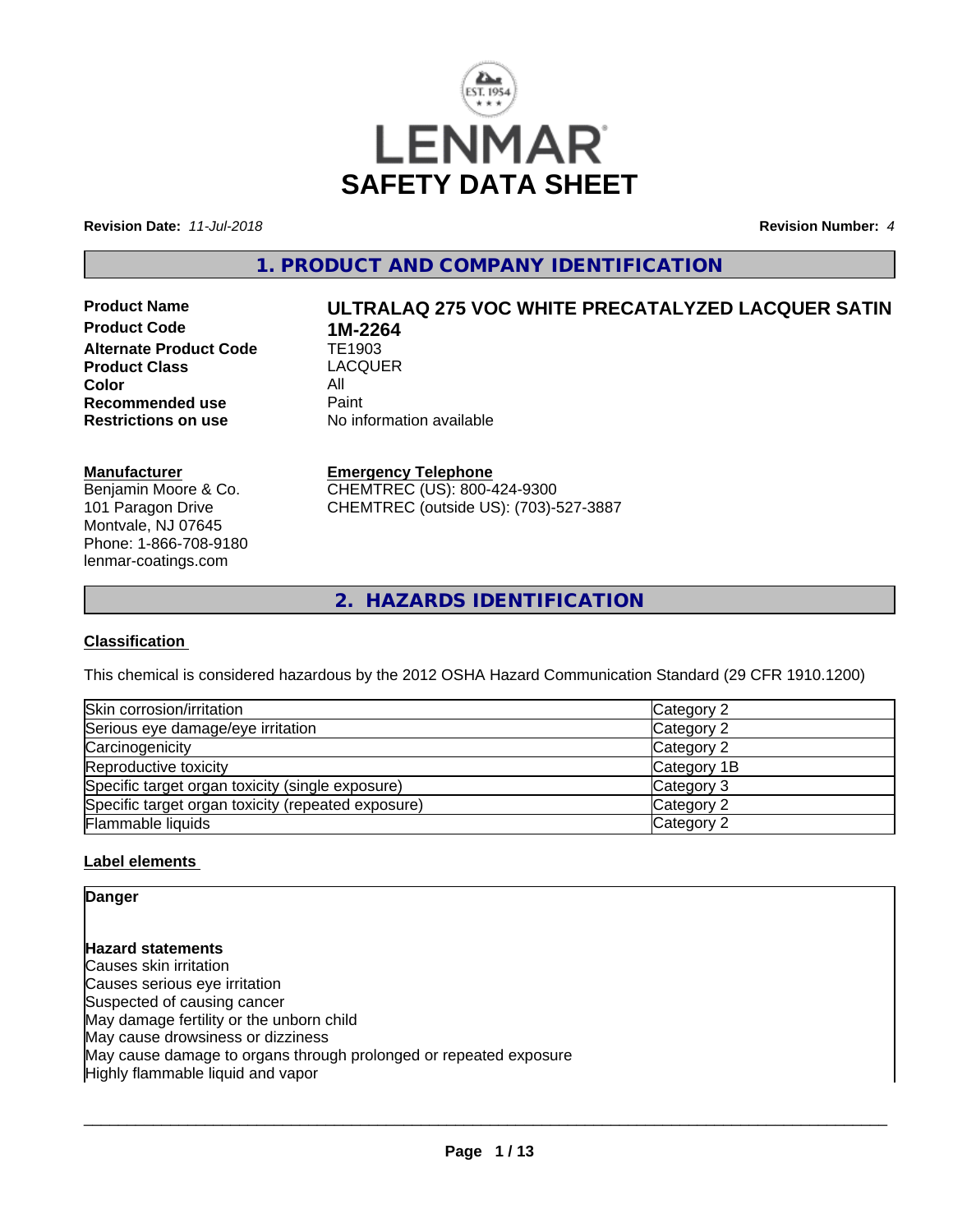## 1M-2264 - **ULTRALAQ 275 VOC WHITE PRECATALYZED LACQUER SATIN**



**Appearance** liquid **Contract Contract Contract Contract Contract Contract Contract Contract Contract Contract Contract Contract Contract Contract Contract Contract Contract Contract Contract Contract Contract Contract Con** 

## **Precautionary Statements - Prevention**

Obtain special instructions before use Do not handle until all safety precautions have been read and understood Use personal protective equipment as required Wash face, hands and any exposed skin thoroughly after handling Wear eye/face protection Do not breathe dust/fume/gas/mist/vapors/spray Use only outdoors or in a well-ventilated area Keep away from heat, hot surfaces, sparks, open flames and other ignition sources. No smoking Keep container tightly closed Ground/bond container and receiving equipment Use explosion-proof electrical/ventilating/lighting/equipment Use only non-sparking tools Take precautionary measures against static discharge Keep cool

## **Precautionary Statements - Response**

IF exposed or concerned: Get medical advice/attention

**Eyes**

IF IN EYES: Rinse cautiously with water forseveral minutes. Remove contact lenses, if present and easy to do. Continue rinsing

\_\_\_\_\_\_\_\_\_\_\_\_\_\_\_\_\_\_\_\_\_\_\_\_\_\_\_\_\_\_\_\_\_\_\_\_\_\_\_\_\_\_\_\_\_\_\_\_\_\_\_\_\_\_\_\_\_\_\_\_\_\_\_\_\_\_\_\_\_\_\_\_\_\_\_\_\_\_\_\_\_\_\_\_\_\_\_\_\_\_\_\_\_

If eye irritation persists: Get medical advice/attention

# **Skin**

If skin irritation occurs: Get medical advice/attention

IF ON SKIN (or hair): Remove/Take off immediately all contaminated clothing. Rinse skin with water/shower Wash contaminated clothing before reuse

# **Inhalation**

IF INHALED: Remove victim to fresh air and keep at rest in a position comfortable for breathing

## **Fire**

In case of fire: Use CO2, dry chemical, or foam for extinction

# **Precautionary Statements - Storage**

Store locked up

Store in a well-ventilated place. Keep container tightly closed

# **Precautionary Statements - Disposal**

Dispose of contents/container to an approved waste disposal plant

# **Hazards not otherwise classified (HNOC)**

Rags, steel wool or waste soaked with this product may spontaneously catch fire if improperly discarded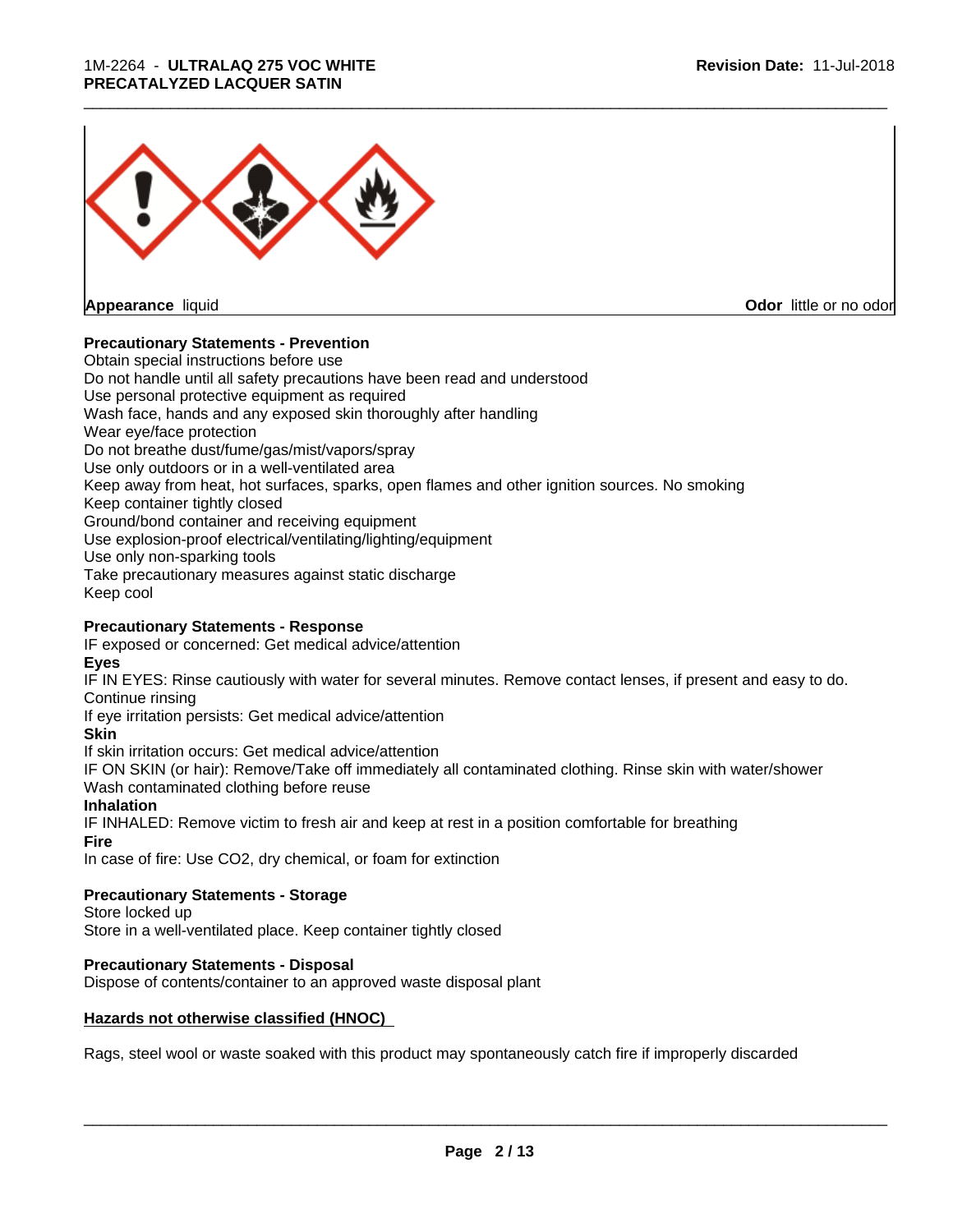# **Other information**

No information available

# **3. COMPOSITION INFORMATION ON COMPONENTS**

\_\_\_\_\_\_\_\_\_\_\_\_\_\_\_\_\_\_\_\_\_\_\_\_\_\_\_\_\_\_\_\_\_\_\_\_\_\_\_\_\_\_\_\_\_\_\_\_\_\_\_\_\_\_\_\_\_\_\_\_\_\_\_\_\_\_\_\_\_\_\_\_\_\_\_\_\_\_\_\_\_\_\_\_\_\_\_\_\_\_\_\_\_

| <b>Chemical name</b>     | CAS No.        | Weight-% |
|--------------------------|----------------|----------|
| Acetone                  | 67-64-1        | 45       |
| 4-Chlorobenzotrifluoride | 98-56-6        | 15       |
| Titanium dioxide         | 13463-67-7     | 15       |
| cellulose, nitrate       | 9004-70-0      | 10       |
| 2,6-Dimethyl-4-Heptanone | 108-83-8       |          |
| Isobutyl alcohol         | 78-83-1        |          |
| Soybean oil, epoxidized  | 8013-07-8      |          |
| Xylene                   | 1330-20-7      |          |
| Butyl benzyl phthalate   | 85-68-7        |          |
| Silica, amorphous        | 7631-86-9      | h        |
| Ethyl benzene            | $100 - 41 - 4$ | 0.5      |

# **4. FIRST AID MEASURES**

## **Description of first aid measures**

| <b>General Advice</b>                            | If symptoms persist, call a physician. Show this safety data sheet to the doctor in<br>attendance.                                                                                                                                        |
|--------------------------------------------------|-------------------------------------------------------------------------------------------------------------------------------------------------------------------------------------------------------------------------------------------|
| <b>Eye Contact</b>                               | Immediate medical attention is required. Immediately flush with plenty of water.<br>After initial flushing, remove any contact lenses and continue flushing for at least<br>15 minutes. If eye irritation persists, consult a specialist. |
| <b>Skin Contact</b>                              | Wash off immediately with soap and plenty of water removing all contaminated<br>clothes and shoes. If skin irritation persists, call a physician.                                                                                         |
| <b>Inhalation</b>                                | Move to fresh air. If symptoms persist, call a physician.<br>If not breathing, give artificial respiration. Call a physician immediately.                                                                                                 |
| Ingestion                                        | Clean mouth with water and afterwards drink plenty of water. Do not induce<br>vomiting without medical advice. Never give anything by mouth to an unconscious<br>person. Consult a physician.                                             |
| <b>Protection Of First-Aiders</b>                | Use personal protective equipment.                                                                                                                                                                                                        |
| <b>Most Important</b><br><b>Symptoms/Effects</b> | No information available.                                                                                                                                                                                                                 |
| <b>Notes To Physician</b>                        | Treat symptomatically.                                                                                                                                                                                                                    |
|                                                  | 5. FIRE-FIGHTING MEASURES                                                                                                                                                                                                                 |

**Flammable Properties** Vapors may travel considerable distance to a source of ignition and flash back. Vapors may cause flash fire.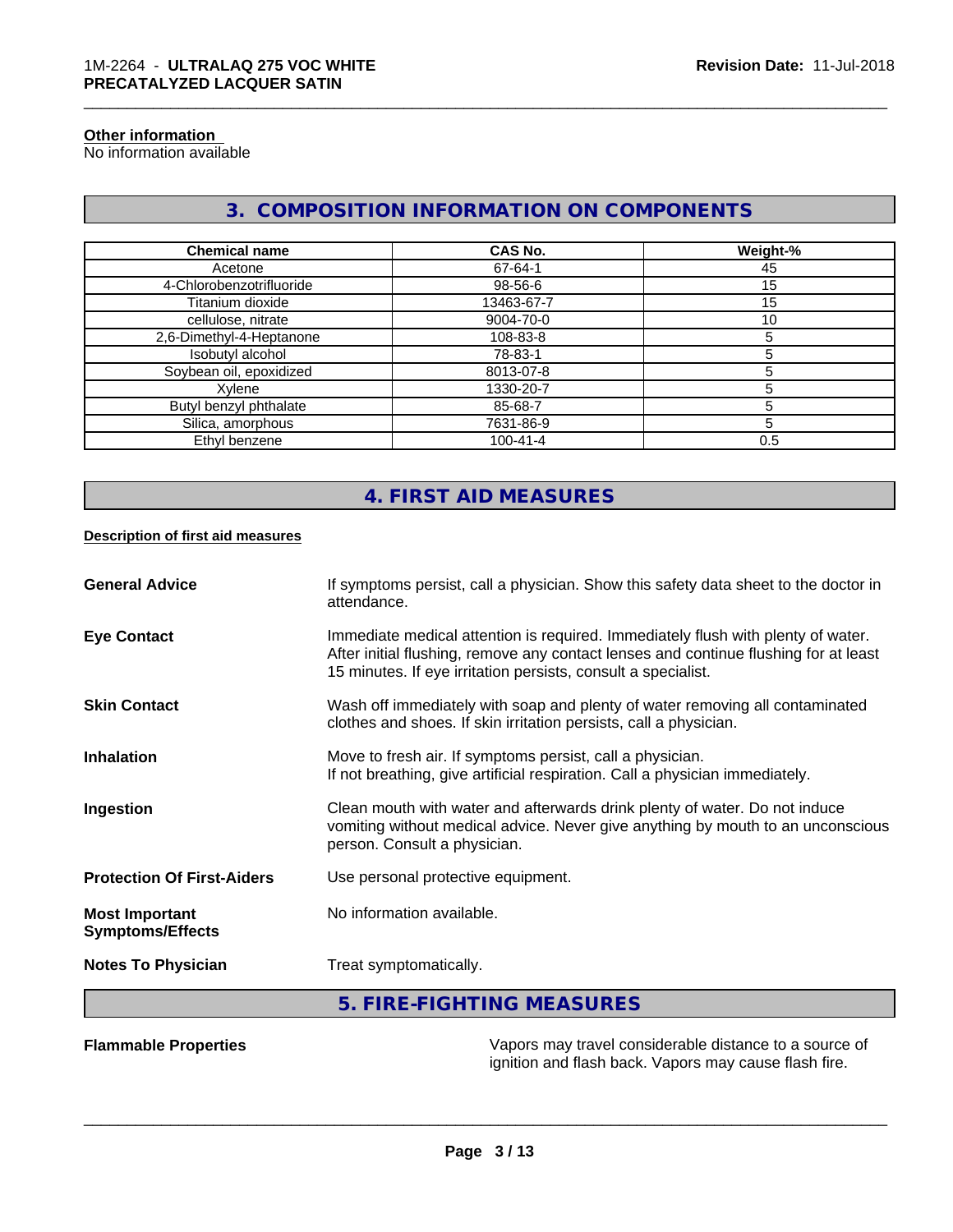| <b>Suitable Extinguishing Media</b>                                                 |                        | surrounding environment.                                                                                                                                                                                                                                                                       | Foam, dry powder or water. Use extinguishing measures<br>that are appropriate to local circumstances and the |  |
|-------------------------------------------------------------------------------------|------------------------|------------------------------------------------------------------------------------------------------------------------------------------------------------------------------------------------------------------------------------------------------------------------------------------------|--------------------------------------------------------------------------------------------------------------|--|
| <b>Protective Equipment And Precautions For</b><br><b>Firefighters</b>              |                        | As in any fire, wear self-contained breathing apparatus<br>pressure-demand, MSHA/NIOSH (approved or equivalent)<br>and full protective gear.                                                                                                                                                   |                                                                                                              |  |
| <b>Hazardous combustion products</b>                                                |                        | Burning may result in carbon dioxide, carbon monoxide<br>and other combustion products of varying composition<br>which may be toxic and/or irritating.                                                                                                                                         |                                                                                                              |  |
| <b>Specific Hazards Arising From The Chemical</b>                                   |                        | Flammable. Flash back possible over considerable<br>distance. Keep product and empty container away from<br>heat and sources of ignition. Closed containers may<br>rupture if exposed to fire or extreme heat. Thermal<br>decomposition can lead to release of irritating gases and<br>vapors. |                                                                                                              |  |
| <b>Sensitivity To Mechanical Impact</b>                                             |                        | No.                                                                                                                                                                                                                                                                                            |                                                                                                              |  |
| <b>Sensitivity To Static Discharge</b>                                              |                        | Yes                                                                                                                                                                                                                                                                                            |                                                                                                              |  |
| <b>Flash Point Data</b><br>Flash Point (°F)<br>Flash Point (°C)<br><b>Method</b>    |                        | 10<br>$-12$<br><b>PMCC</b>                                                                                                                                                                                                                                                                     |                                                                                                              |  |
| <b>Flammability Limits In Air</b>                                                   |                        |                                                                                                                                                                                                                                                                                                |                                                                                                              |  |
| Lower flammability limit:<br><b>Upper flammability limit:</b>                       |                        | Not available<br>Not available                                                                                                                                                                                                                                                                 |                                                                                                              |  |
| Health: 2<br>NFPA                                                                   | <b>Flammability: 3</b> | Instability: 1                                                                                                                                                                                                                                                                                 | <b>Special: Not Applicable</b>                                                                               |  |
| <b>NFPA Legend</b><br>0 - Not Hazardous<br>1 - Slightly<br>2 - Moderate<br>3 - High |                        |                                                                                                                                                                                                                                                                                                |                                                                                                              |  |

\_\_\_\_\_\_\_\_\_\_\_\_\_\_\_\_\_\_\_\_\_\_\_\_\_\_\_\_\_\_\_\_\_\_\_\_\_\_\_\_\_\_\_\_\_\_\_\_\_\_\_\_\_\_\_\_\_\_\_\_\_\_\_\_\_\_\_\_\_\_\_\_\_\_\_\_\_\_\_\_\_\_\_\_\_\_\_\_\_\_\_\_\_

4 - Severe

*The ratings assigned are only suggested ratings, the contractor/employer has ultimate responsibilities for NFPA ratings where this system is used.*

*Additional information regarding the NFPA rating system is available from the National Fire Protection Agency (NFPA) at www.nfpa.org.*

# **6. ACCIDENTAL RELEASE MEASURES**

| <b>Personal Precautions</b> | Remove all sources of ignition. Take precautions to prevent flashback. Ground<br>and bond all containers and handling equipment. Take precautionary measures<br>against static discharges. Ensure adequate ventilation. Avoid contact with skin,<br>eyes and clothing. Use personal protective equipment. |
|-----------------------------|-----------------------------------------------------------------------------------------------------------------------------------------------------------------------------------------------------------------------------------------------------------------------------------------------------------|
| <b>Other Information</b>    | Prevent further leakage or spillage if safe to do so. Do not allow material to                                                                                                                                                                                                                            |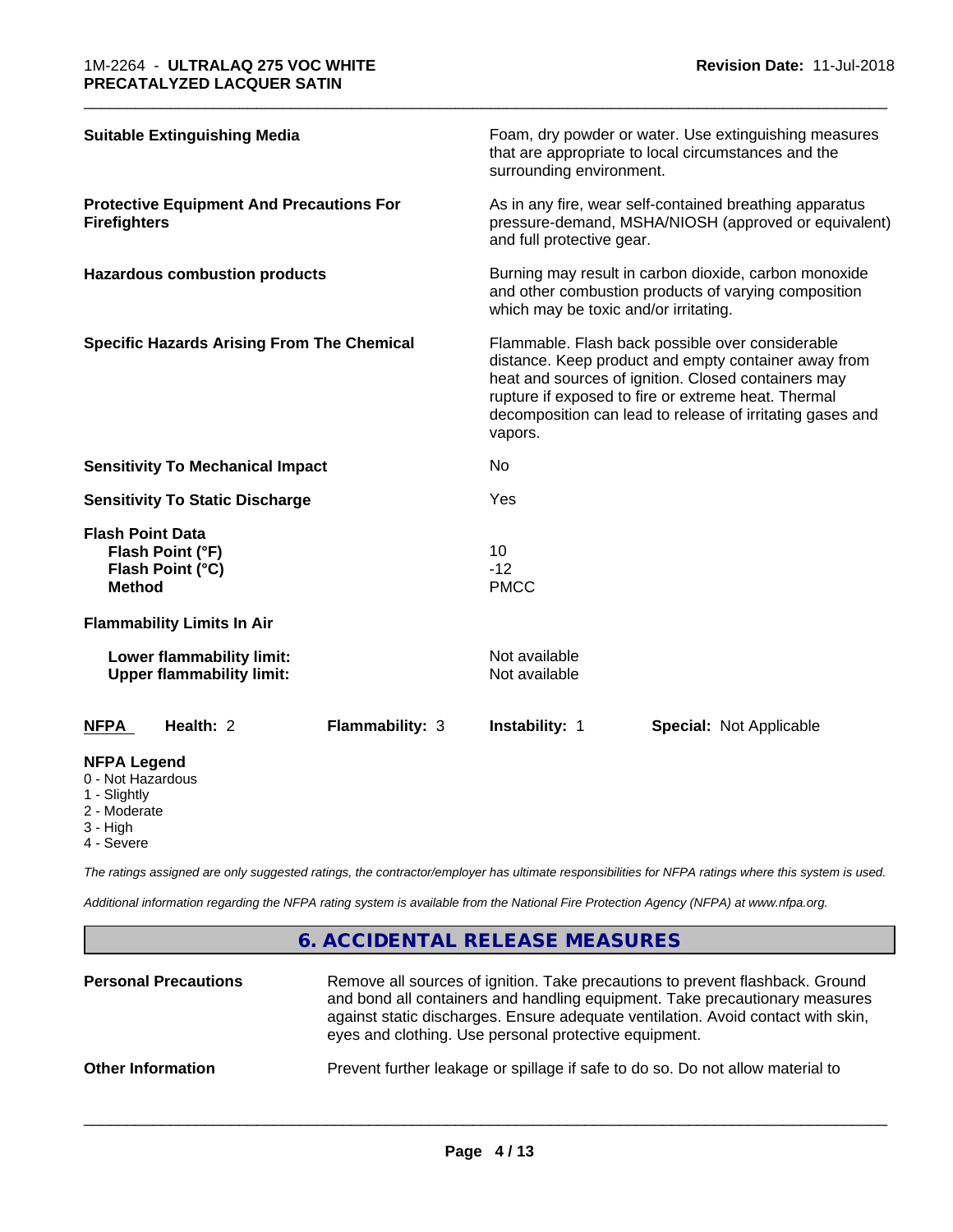|                                  | contaminate ground water system. Prevent product from entering drains. Do not<br>flush into surface water or sanitary sewer system. Local authorities should be<br>advised if significant spillages cannot be contained.                                                                                                                                                                                                                       |  |  |
|----------------------------------|------------------------------------------------------------------------------------------------------------------------------------------------------------------------------------------------------------------------------------------------------------------------------------------------------------------------------------------------------------------------------------------------------------------------------------------------|--|--|
| <b>Environmental precautions</b> | See Section 12 for additional Ecological Information.                                                                                                                                                                                                                                                                                                                                                                                          |  |  |
| <b>Methods for Cleaning Up</b>   | Dam up. Soak up with inert absorbent material. Use a non-sparking or explosion<br>proof means to transfer material to a sealed, appropriate container for disposal.<br>Clean contaminated surface thoroughly.                                                                                                                                                                                                                                  |  |  |
|                                  | 7. HANDLING AND STORAGE                                                                                                                                                                                                                                                                                                                                                                                                                        |  |  |
| <b>Handling</b>                  | Avoid contact with skin, eyes and clothing. Wear personal protective equipment.<br>Do not breathe vapors or spray mist. Use only in ventilated areas. Prevent vapor<br>build-up by providing adequate ventilation during and after use.                                                                                                                                                                                                        |  |  |
|                                  | Take precautionary measures against static discharges. To avoid ignition of<br>vapors by static electricity discharge, all metal parts of the equipment must be<br>grounded. Keep away from heat, sparks and flame. Do not smoke. Extinguish all<br>flames and pilot lights, and turn off stoves, heaters, electric motors and other<br>sources of ignition during use and until all vapors are gone. Ignition and/or flash<br>back may occur. |  |  |
| <b>Storage</b>                   | Keep containers tightly closed in a dry, cool and well-ventilated place. Keep away<br>from heat. Keep away from open flames, hot surfaces and sources of ignition.<br>Keep in properly labeled containers. Keep out of the reach of children.                                                                                                                                                                                                  |  |  |
|                                  | <b>DANGER</b> - Rags, steel wool or waste soaked with this product may<br>spontaneously catch fire if improperly discarded. Immediately after use, place<br>rags, steel wool or waste in a sealed water-filled metal container.                                                                                                                                                                                                                |  |  |
| <b>Incompatible Materials</b>    | Incompatible with strong acids and bases and strong oxidizing agents.                                                                                                                                                                                                                                                                                                                                                                          |  |  |
|                                  | Technical measures/Precautions Ensure adequate ventilation. Use only where airflow will keep vapors from building<br>up in or near the work area in adjoining rooms. Comply with all national, state, and<br>local codes pertaining to the storage, handling, dispensing and disposal of<br>flammable liquids.                                                                                                                                 |  |  |
|                                  | Dissipate static electricity during transfer by grounding and bonding containers<br>and equipment before transferring material. All equipment should be non-sparking<br>and explosion proof. Use explosion proof electrical equipment for ventilation,<br>lighting and material handling.                                                                                                                                                      |  |  |

\_\_\_\_\_\_\_\_\_\_\_\_\_\_\_\_\_\_\_\_\_\_\_\_\_\_\_\_\_\_\_\_\_\_\_\_\_\_\_\_\_\_\_\_\_\_\_\_\_\_\_\_\_\_\_\_\_\_\_\_\_\_\_\_\_\_\_\_\_\_\_\_\_\_\_\_\_\_\_\_\_\_\_\_\_\_\_\_\_\_\_\_\_

# **8. EXPOSURE CONTROLS/PERSONAL PROTECTION**

# **Exposure Limits**

| <b>Chemical name</b>     | <b>ACGIH TLV</b>           | <b>OSHA PEL</b>              |
|--------------------------|----------------------------|------------------------------|
| Acetone                  | 250 ppm - TWA              | 1000 ppm - TWA               |
|                          | 500 ppm - STEL             | 2400 mg/m <sup>3</sup> - TWA |
| 4-Chlorobenzotrifluoride | $2.5 \text{ mg/m}^3$ - TWA | $2.5 \text{ mg/m}^3$ - TWA   |
| Titanium dioxide         | 10 mg/m $3$ - TWA          | 15 mg/m $3$ - TWA            |
| 2,6-Dimethyl-4-Heptanone | 25 ppm - TWA               | 50 ppm - TWA                 |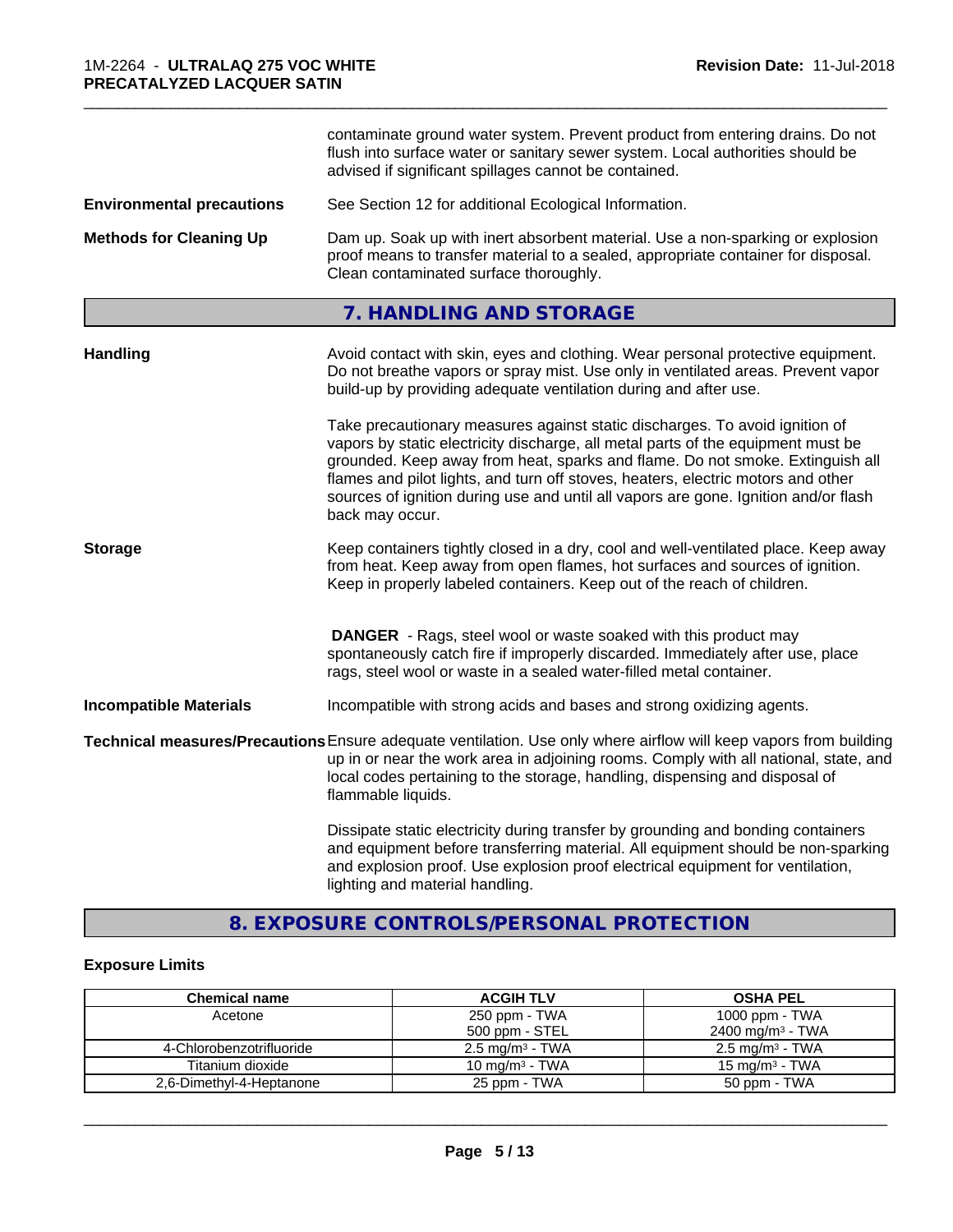|                   |                                 | 290 mg/m $3$ - TWA                           |
|-------------------|---------------------------------|----------------------------------------------|
| Isobutyl alcohol  | 50 ppm - TWA                    | 100 ppm - TWA<br>300 mg/m $3$ - TWA          |
| Xylene            | 100 ppm - TWA<br>150 ppm - STEL | 100 ppm - TWA<br>435 mg/m <sup>3</sup> - TWA |
| Silica, amorphous | N/E                             | 20 mppcf - TWA                               |
| Ethyl benzene     | 20 ppm - TWA                    | 100 ppm - TWA<br>435 mg/m <sup>3</sup> - TWA |

\_\_\_\_\_\_\_\_\_\_\_\_\_\_\_\_\_\_\_\_\_\_\_\_\_\_\_\_\_\_\_\_\_\_\_\_\_\_\_\_\_\_\_\_\_\_\_\_\_\_\_\_\_\_\_\_\_\_\_\_\_\_\_\_\_\_\_\_\_\_\_\_\_\_\_\_\_\_\_\_\_\_\_\_\_\_\_\_\_\_\_\_\_

#### **Legend**

ACGIH - American Conference of Governmental Industrial Hygienists Exposure Limits OSHA - Occupational Safety & Health Administration Exposure Limits N/E - Not Established

# **Appropriate engineering**

# **controls**

| <b>Engineering Measures</b> | Ensure adequate ventilation, especially in confined areas. |
|-----------------------------|------------------------------------------------------------|
|-----------------------------|------------------------------------------------------------|

**Personal Protective Equipment**

| Safety glasses with side-shields. If splashes are likely to occur, wear Tightly                                                                             |
|-------------------------------------------------------------------------------------------------------------------------------------------------------------|
| fitting safety goggles.                                                                                                                                     |
| Long sleeved clothing. Protective gloves.                                                                                                                   |
| Use only with adequate ventilation. In operations where exposure limits are                                                                                 |
| exceeded, use a NIOSH approved respirator that has been selected by a                                                                                       |
| technically qualified person for the specific work conditions. When spraying the<br>product or applying in confined areas, wear a NIOSH approved respirator |
| specified for paint spray or organic vapors.                                                                                                                |
| Avoid contact with skin, eyes and clothing. Remove and wash contaminated                                                                                    |
|                                                                                                                                                             |

clothing before re-use. Wash thoroughly after handling.

# **9. PHYSICAL AND CHEMICAL PROPERTIES**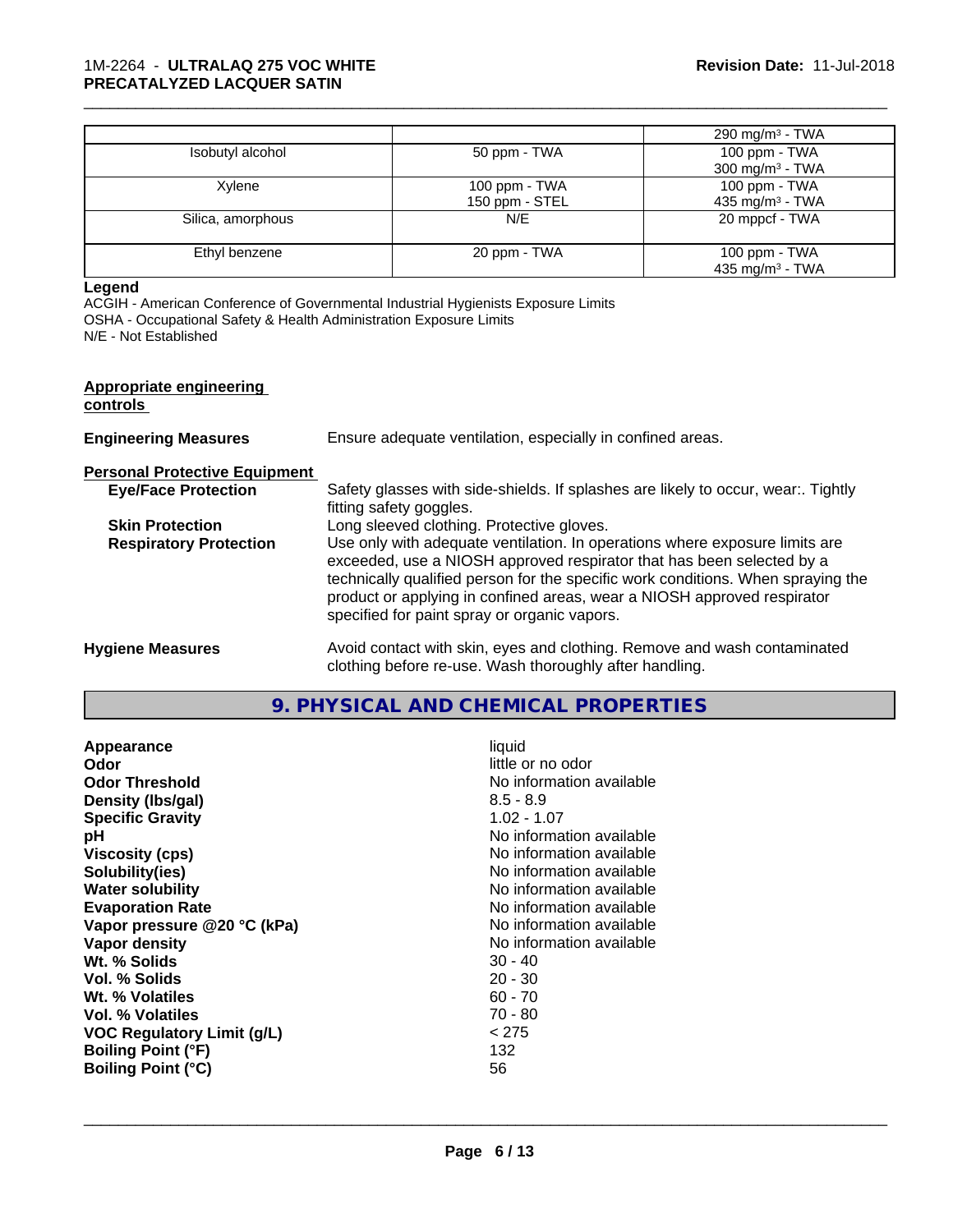- **Freezing Point (°F)**<br> **Freezing Point (°C)**<br> **Freezing Point (°C)**<br> **No** information available **Freezing Point (°C)** No information available to the No information and No information and No information and N<br>Flash Point (°F) 10 **Flash Point (°F)** 10 **Flash Point (°C)** -12 **Method** PMCC **Flammability (solid, gas)** Not applicable **Upper flammability limit:**<br> **Lower flammability limit:** No information available<br>
No information available **Lower flammability limit:**<br> **Autoignition Temperature (°F)** No information available<br>
No information available **Autoignition Temperature (°F) Autoignition Temperature (°C)** No information available **Decomposition Temperature (°F)** No information available **Decomposition Temperature (°C)** No information available **Partition coefficient Contract Community No information available**
- \_\_\_\_\_\_\_\_\_\_\_\_\_\_\_\_\_\_\_\_\_\_\_\_\_\_\_\_\_\_\_\_\_\_\_\_\_\_\_\_\_\_\_\_\_\_\_\_\_\_\_\_\_\_\_\_\_\_\_\_\_\_\_\_\_\_\_\_\_\_\_\_\_\_\_\_\_\_\_\_\_\_\_\_\_\_\_\_\_\_\_\_\_

# **10. STABILITY AND REACTIVITY**

**Possibility of hazardous reactions** None under normal conditions of use.

**Reactivity No data available No data available** 

**Chemical Stability Stability** Stable under normal conditions. Hazardous polymerisation does not occur.

**Conditions to avoid Keep away from open flames, hot surfaces, static conditions to avoid** electricity and sources of ignition. Sparks. Elevated temperature.

**Incompatible Materials Incompatible with strong acids and bases and strong** oxidizing agents.

**Hazardous Decomposition Products** Thermal decomposition can lead to release of irritating gases and vapors.

**11. TOXICOLOGICAL INFORMATION**

| <b>Product Information</b>                                                                 |                                                                                                                                                                                                               |  |
|--------------------------------------------------------------------------------------------|---------------------------------------------------------------------------------------------------------------------------------------------------------------------------------------------------------------|--|
| Information on likely routes of exposure                                                   |                                                                                                                                                                                                               |  |
| <b>Principal Routes of Exposure</b>                                                        | Eye contact, skin contact and inhalation.                                                                                                                                                                     |  |
| <b>Acute Toxicity</b>                                                                      |                                                                                                                                                                                                               |  |
| <b>Product Information</b>                                                                 | Repeated or prolonged exposure to organic solvents may lead to permanent brain<br>and nervous system damage. Intentional misuse by deliberately concentrating and<br>inhaling vapors may be harmful or fatal. |  |
|                                                                                            | Symptoms related to the physical, chemical and toxicological characteristics                                                                                                                                  |  |
| <b>Symptoms</b>                                                                            | No information available                                                                                                                                                                                      |  |
| Delayed and immediate effects as well as chronic effects from short and long-term exposure |                                                                                                                                                                                                               |  |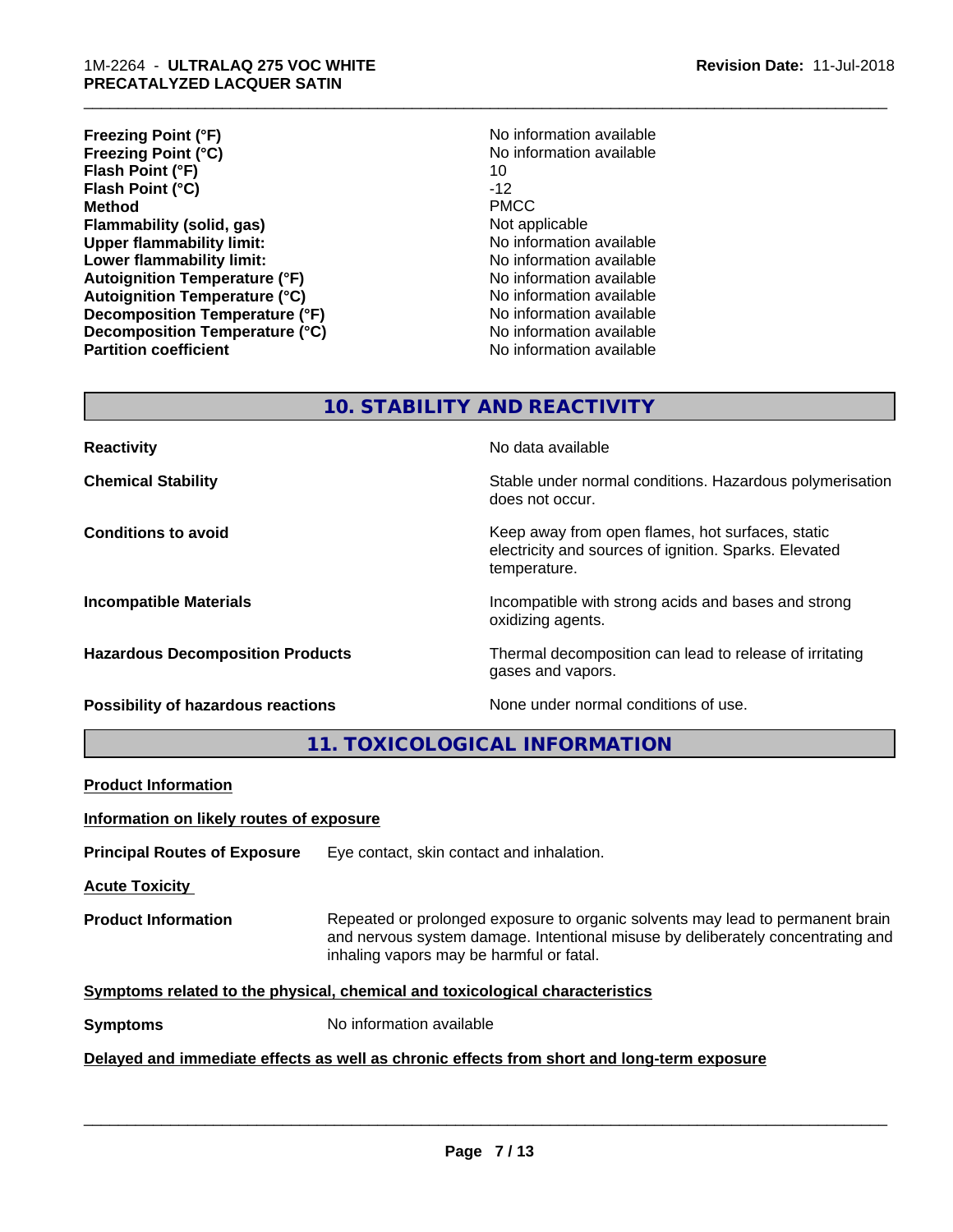# 1M-2264 - **ULTRALAQ 275 VOC WHITE PRECATALYZED LACQUER SATIN**

| Eye contact                                                                                                                                                                                                                                                                           | Severely irritating to eyes. May cause burns. Risk of serious damage to eyes.                                                                                                                                                                                                                                                                         |
|---------------------------------------------------------------------------------------------------------------------------------------------------------------------------------------------------------------------------------------------------------------------------------------|-------------------------------------------------------------------------------------------------------------------------------------------------------------------------------------------------------------------------------------------------------------------------------------------------------------------------------------------------------|
| <b>Skin contact</b>                                                                                                                                                                                                                                                                   | Causes serious eye irritation. May cause redness, itching, and pain.<br>May cause skin irritation and/or dermatitis. Prolonged skin contact may defat the<br>skin and produce dermatitis.                                                                                                                                                             |
| Ingestion                                                                                                                                                                                                                                                                             | Harmful if swallowed. Ingestion may cause irritation to mucous membranes. Small<br>amounts of this product aspirated into the respiratory system during ingestion or<br>vomiting may cause mild to severe pulmonary injury, possibly progressing to<br>death.                                                                                         |
| <b>Inhalation</b>                                                                                                                                                                                                                                                                     | Harmful by inhalation. High vapor / aerosol concentrations are irritating to the<br>eyes, nose, throat and lungs and may cause headaches, dizziness, drowsiness,<br>unconsciousness, and other central nervous system effects.                                                                                                                        |
| <b>Sensitization</b><br><b>Neurological Effects</b><br><b>Mutagenic Effects</b><br><b>Reproductive Effects</b><br><b>Developmental Effects</b><br><b>Target organ effects</b><br>STOT - repeated exposure                                                                             | No information available<br>No information available.<br>No information available.<br>May damage fertility or the unborn child.<br>No information available.<br>No information available.<br>Causes damage to organs through prolonged or repeated exposure if inhaled.<br>May cause disorder and damage to the. liver. kidney. spleen. blood. Causes |
| <b>STOT - single exposure</b>                                                                                                                                                                                                                                                         | damage to organs through prolonged or repeated exposure.<br>May cause disorder and damage to the. Respiratory system. Central nervous<br>system.                                                                                                                                                                                                      |
| Other adverse effects                                                                                                                                                                                                                                                                 | No information available.                                                                                                                                                                                                                                                                                                                             |
| <b>Aspiration Hazard</b>                                                                                                                                                                                                                                                              | May be harmful if swallowed and enters airways. Small amounts of this product<br>aspirated into the respiratory system during ingestion or vomiting may cause mild<br>to severe pulmonary injury, possibly progressing to death.                                                                                                                      |
| <b>Numerical measures of toxicity</b>                                                                                                                                                                                                                                                 |                                                                                                                                                                                                                                                                                                                                                       |
|                                                                                                                                                                                                                                                                                       | The following values are calculated based on chapter 3.1 of the GHS document                                                                                                                                                                                                                                                                          |
| <b>ATEmix (oral)</b><br><b>ATEmix (dermal)</b><br><b>ATEmix (inhalation-dust/mist)</b><br><b>ATEmix (inhalation-vapor)</b>                                                                                                                                                            | 7636 mg/kg<br>4249 mg/kg<br>56.2 mg/L<br>758.1 mg/L                                                                                                                                                                                                                                                                                                   |
| <b>Acute Toxicity</b><br><b>Component Information</b>                                                                                                                                                                                                                                 |                                                                                                                                                                                                                                                                                                                                                       |
| Acetone<br>LD50 Oral: 5800 mg/kg (Rat)<br>4-Chlorobenzotrifluoride<br>LD50 Oral: (Rat) mg/kg<br>LD50 Dermal: mg/kg (Rabbit)<br>LC50 Inhalation (Vapor): mg/L (Rat, 4 hr.)<br>Titanium dioxide<br>LD50 Oral: > 10000 mg/kg (Rat)<br>2,6-Dimethyl-4-Heptanone<br>LD50 Oral: mg/kg (Rat) |                                                                                                                                                                                                                                                                                                                                                       |

LD50 Dermal: mg/kg (Rabbit) Isobutyl alcohol LD50 Oral: 2460 mg/kg (Rat)

LD50 Dermal: 3400 mg/kg (Rabbit)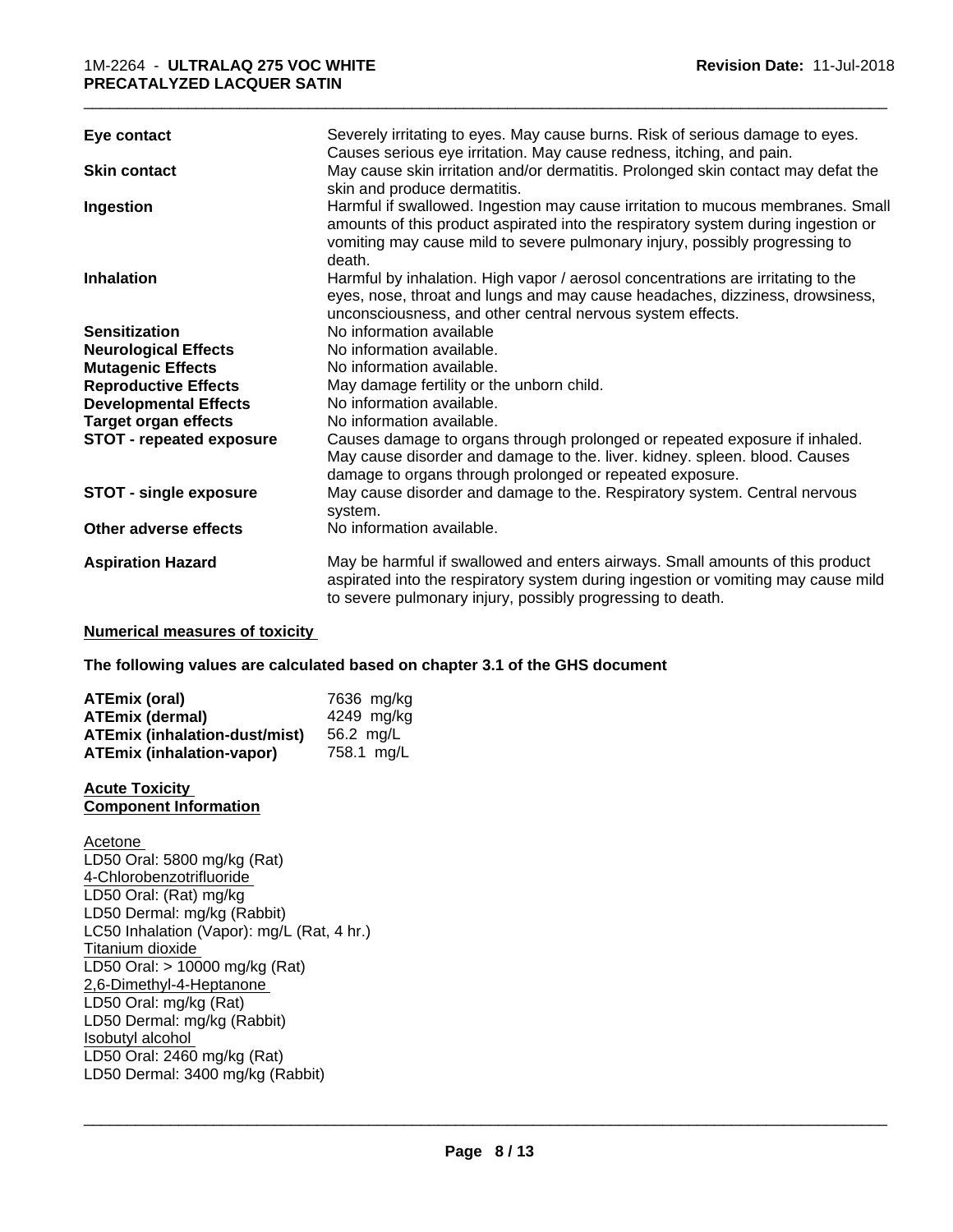LC50 Inhalation (Vapor): 19200 mg/m<sup>3</sup> (Rat, 4 hr.) **Xylene** LD50 Oral: 4300 mg/kg (Rat) LD50 Dermal: > 1700 mg/kg (Rabbit) LC50 Inhalation (Vapor): 5000 ppm (Rat, 4 hr.) Silica, amorphous LD50 Oral: > 5000 mg/kg (Rat) LD50 Dermal: 2,000 mg/kg (Rabbit) LC50 Inhalation (Dust): > 2 mg/L Ethyl benzene LD50 Oral: mg/kg (Rat) LD50 Dermal: > mg/kg (Rabbit) LC50 Inhalation (Vapor): mg/m<sup>3</sup> (Rat, 2 hr.)

# **Carcinogenicity**

*The information below indicateswhether each agency has listed any ingredient as a carcinogen:.*

| <b>Chemical name</b> | <b>IARC</b>         | <b>NTP</b> | <b>OSHA</b> |
|----------------------|---------------------|------------|-------------|
|                      | 2B - Possible Human |            | Listed      |
| Titanium dioxide     | Carcinoɑen          |            |             |
|                      | 2B - Possible Human |            | Listed      |
| Ethyl benzene        | Carcinoɑen          |            |             |

\_\_\_\_\_\_\_\_\_\_\_\_\_\_\_\_\_\_\_\_\_\_\_\_\_\_\_\_\_\_\_\_\_\_\_\_\_\_\_\_\_\_\_\_\_\_\_\_\_\_\_\_\_\_\_\_\_\_\_\_\_\_\_\_\_\_\_\_\_\_\_\_\_\_\_\_\_\_\_\_\_\_\_\_\_\_\_\_\_\_\_\_\_

• Although IARC has classified titanium dioxide as possibly carcinogenic to humans (2B), their summary concludes: "No significant exposure to titanium dioxide is thought to occur during the use of products in which titanium dioxide is bound to other materials, such as paint."

## **Legend**

IARC - International Agency for Research on Cancer NTP - National Toxicity Program OSHA - Occupational Safety & Health Administration

**12. ECOLOGICAL INFORMATION**

# **Ecotoxicity Effects**

The environmental impact of this product has not been fully investigated.

# **Product Information**

## **Acute Toxicity to Fish**

No information available

# **Acute Toxicity to Aquatic Invertebrates**

No information available

## **Acute Toxicity to Aquatic Plants**

No information available

## **Persistence / Degradability**

No information available.

## **Bioaccumulation**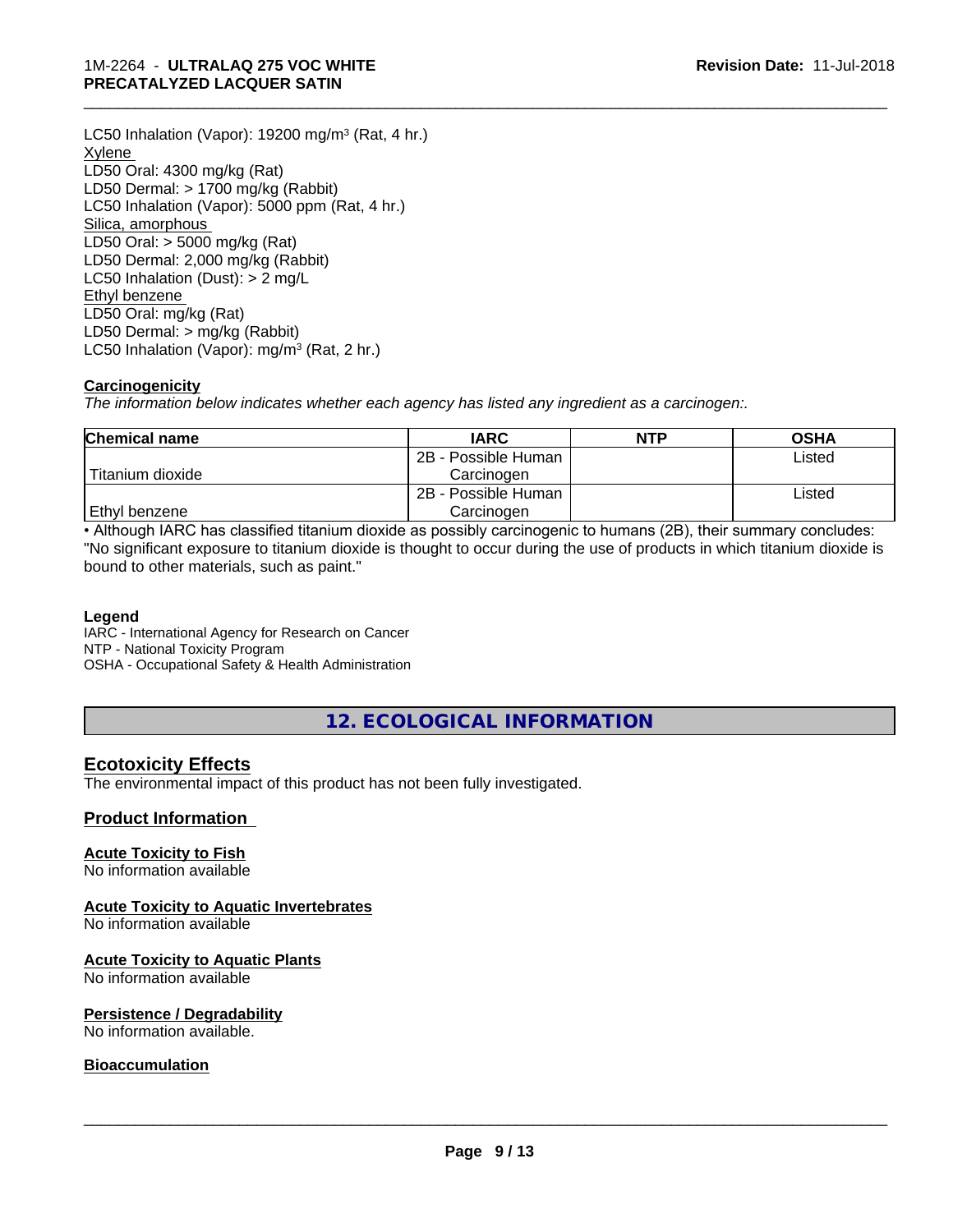There is no data for this product.

#### **Mobility in Environmental Media** No information available.

**Ozone** Not applicable

# **Component Information**

## **Acute Toxicity to Fish**

Acetone LC50: 8300 (Bluegill - 96 hr.) mg/L Titanium dioxide  $LC50:$  > 1000 mg/L (Fathead Minnow - 96 hr.) Xylene LC50: 13.5 mg/L (Rainbow Trout - 96 hr.) Ethyl benzene LC50: 12.1 mg/L (Fathead Minnow - 96 hr.)

## **Acute Toxicity to Aquatic Invertebrates**

Acetone EC50: 12600 mg/L (Daphnia magna - 48 hr.) Ethyl benzene EC50: 1.8 mg/L (Daphnia magna - 48 hr.)

## **Acute Toxicity to Aquatic Plants**

Ethyl benzene EC50: 4.6 mg/L (Green algae (Scenedesmus subspicatus), 72 hrs.)

|                                | 13. DISPOSAL CONSIDERATIONS                                                                                                                                                                                               |
|--------------------------------|---------------------------------------------------------------------------------------------------------------------------------------------------------------------------------------------------------------------------|
| <b>Waste Disposal Method</b>   | Dispose of in accordance with federal, state, and local regulations. Local<br>requirements may vary, consult your sanitation department or state-designated<br>environmental protection agency for more disposal options. |
| <b>Empty Container Warning</b> | Emptied containers may retain product residue. Follow label warnings even after<br>container is emptied. Residual vapors may explode on ignition.                                                                         |
|                                | 14. TRANSPORT INFORMATION                                                                                                                                                                                                 |

\_\_\_\_\_\_\_\_\_\_\_\_\_\_\_\_\_\_\_\_\_\_\_\_\_\_\_\_\_\_\_\_\_\_\_\_\_\_\_\_\_\_\_\_\_\_\_\_\_\_\_\_\_\_\_\_\_\_\_\_\_\_\_\_\_\_\_\_\_\_\_\_\_\_\_\_\_\_\_\_\_\_\_\_\_\_\_\_\_\_\_\_\_

**DOT**

| <b>Proper Shipping Name</b> | <b>PAINT</b>         |
|-----------------------------|----------------------|
| <b>Hazard class</b>         |                      |
| UN-No.                      | UN1263               |
| <b>Packing Group</b>        |                      |
| <b>Description</b>          | UN1263, PAINT, 3, II |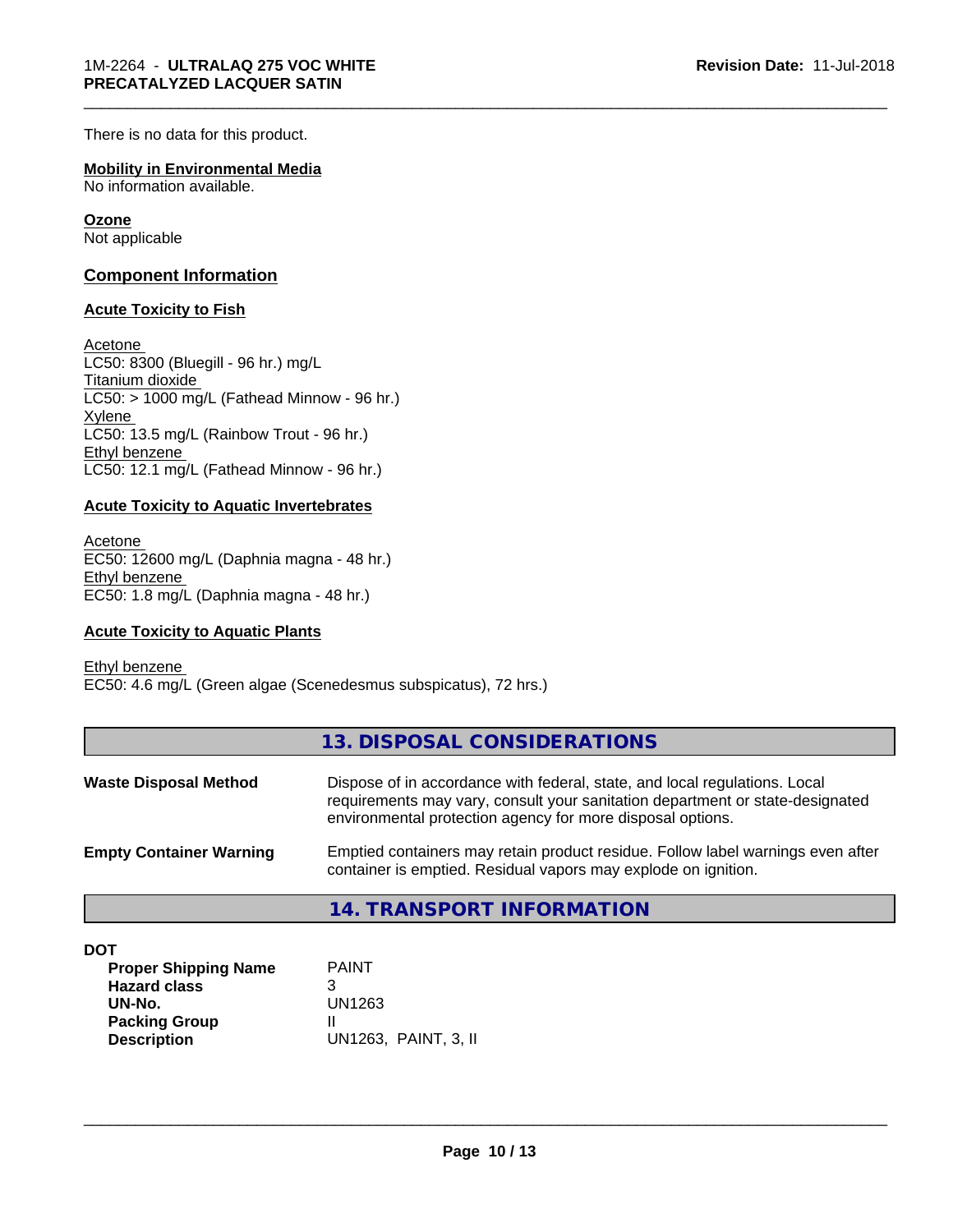| <b>ICAO/IATA</b> | Contact the preparer for further information. |
|------------------|-----------------------------------------------|
| IMDG / IMO       | Contact the preparer for further information. |
|                  | 15. REGULATORY INFORMATION                    |

# **International Inventories**

| <b>TSCA: United States</b> | Yes - All components are listed or exempt. |
|----------------------------|--------------------------------------------|
| <b>DSL: Canada</b>         | Yes - All components are listed or exempt. |

# **Federal Regulations**

## **SARA 311/312 hazardous categorization**

| Acute health hazard               | Yes |  |
|-----------------------------------|-----|--|
| Chronic Health Hazard             | Yes |  |
| Fire hazard                       | Yes |  |
| Sudden release of pressure hazard | Nο  |  |
| Reactive Hazard                   | Nο  |  |

## **SARA 313**

Section 313 of Title III of the Superfund Amendments and Reauthorization Act of 1986 (SARA). This product contains a chemical or chemicals which are subject to the reporting requirements of the Act and Title 40 of the Code of Federal Regulations, Part 372:

| <b>Chemical name</b> | CAS No.   | Weiaht-% | <b>CERCLA/SARA 313</b><br>(de minimis concentration) |
|----------------------|-----------|----------|------------------------------------------------------|
| Xvlene               | 1330-20-7 |          | . .U                                                 |
| Ethyl benzene        | 100-41-4  | U.5      |                                                      |

# **Clean Air Act,Section 112 Hazardous Air Pollutants (HAPs) (see 40 CFR 61)**

This product contains the following HAPs:

| <b>Chemical name</b> | <b>CAS No.</b> | Weight-% | <b>Hazardous Air Pollutant</b> |
|----------------------|----------------|----------|--------------------------------|
|                      |                |          | (HAP)                          |
| Xvlene               | 1330-20-7      | ບ        | ∟isted                         |
| Ethyl benzene        | 100-41-4       | 0.5      | ∟isted                         |

# **US State Regulations**

## **California Proposition 65**

**A WARNING:** Cancer and Reproductive Harm– www.P65warnings.ca.gov

## **State Right-to-Know**

| <b>Chemical name</b>     | <b>Massachusetts</b> | <b>New Jersey</b> | Pennsylvania |
|--------------------------|----------------------|-------------------|--------------|
| Acetone                  |                      |                   |              |
| 4-Chlorobenzotrifluoride |                      |                   |              |
| Titanium dioxide         |                      |                   |              |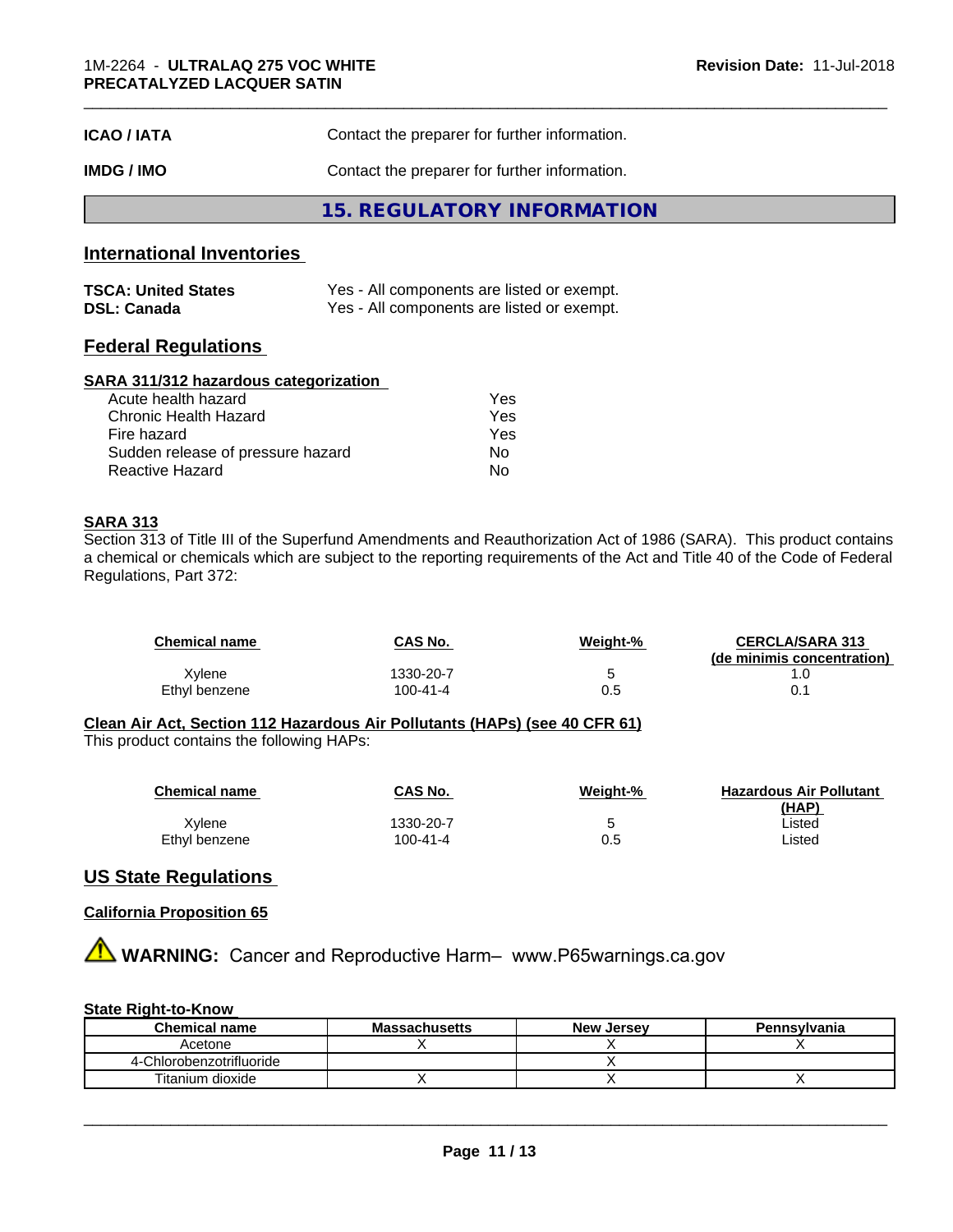## 1M-2264 - **ULTRALAQ 275 VOC WHITE PRECATALYZED LACQUER SATIN**

| cellulose, nitrate       |  |  |
|--------------------------|--|--|
| 2,6-Dimethyl-4-Heptanone |  |  |
| Isobutyl alcohol         |  |  |
| Xvlene                   |  |  |
| Butyl benzyl phthalate   |  |  |
| Silica, amorphous        |  |  |
| 2-Butoxvethanol          |  |  |

#### **Legend**

X - Listed

# **16. OTHER INFORMATION**

| г | нмі |  |  |
|---|-----|--|--|

**Health:**  $2^*$  **Flammability:** 3 **Reactivity:** 1 **PPE:** -

\_\_\_\_\_\_\_\_\_\_\_\_\_\_\_\_\_\_\_\_\_\_\_\_\_\_\_\_\_\_\_\_\_\_\_\_\_\_\_\_\_\_\_\_\_\_\_\_\_\_\_\_\_\_\_\_\_\_\_\_\_\_\_\_\_\_\_\_\_\_\_\_\_\_\_\_\_\_\_\_\_\_\_\_\_\_\_\_\_\_\_\_\_

#### **HMIS Legend**

- 0 Minimal Hazard
- 1 Slight Hazard
- 2 Moderate Hazard
- 3 Serious Hazard
- 4 Severe Hazard
- \* Chronic Hazard
- X Consult your supervisor or S.O.P. for "Special" handling instructions.

*Note: The PPE rating has intentionally been left blank. Choose appropriate PPE that will protect employees from the hazards the material will present under the actual normal conditions of use.*

*Caution: HMISÒ ratings are based on a 0-4 rating scale, with 0 representing minimal hazards or risks, and 4 representing significant hazards or risks. Although HMISÒ ratings are not required on MSDSs under 29 CFR 1910.1200, the preparer, has chosen to provide them. HMISÒ ratings are to be used only in conjunction with a fully implemented HMISÒ program by workers who have received appropriate HMISÒ training. HMISÒ is a registered trade and service mark of the NPCA. HMISÒ materials may be purchased exclusively from J. J. Keller (800) 327-6868.*

 **WARNING!** If you scrape, sand, or remove old paint, you may release lead dust. LEAD IS TOXIC. EXPOSURE TO LEAD DUST CAN CAUSE SERIOUS ILLNESS, SUCH AS BRAIN DAMAGE, ESPECIALLY IN CHILDREN. PREGNANT WOMEN SHOULD ALSO AVOID EXPOSURE.Wear a NIOSH approved respirator to control lead exposure. Clean up carefully with a HEPA vacuum and a wet mop. Before you start, find out how to protect yourself and your family by contacting the National Lead Information Hotline at 1-800-424-LEAD or log on to www.epa.gov/lead.

| <b>Prepared By</b>                               | <b>Product Stewardship Department</b><br>Benjamin Moore & Co.<br>101 Paragon Drive<br>Montvale, NJ 07645<br>800-225-5554 |  |
|--------------------------------------------------|--------------------------------------------------------------------------------------------------------------------------|--|
| <b>Revision Date:</b><br><b>Revision Summary</b> | 11-Jul-2018<br>Not available                                                                                             |  |

Disclaimer

The information contained herein is presented in good faith and believed to be accurate as of the effective date shown above. This information is furnished without warranty of any kind. Employers should use this information only as a **supplement to other information gathered by them and must make independent determination of suitability and** completeness of information from all sources to assure proper use of these materials and the safety and health of